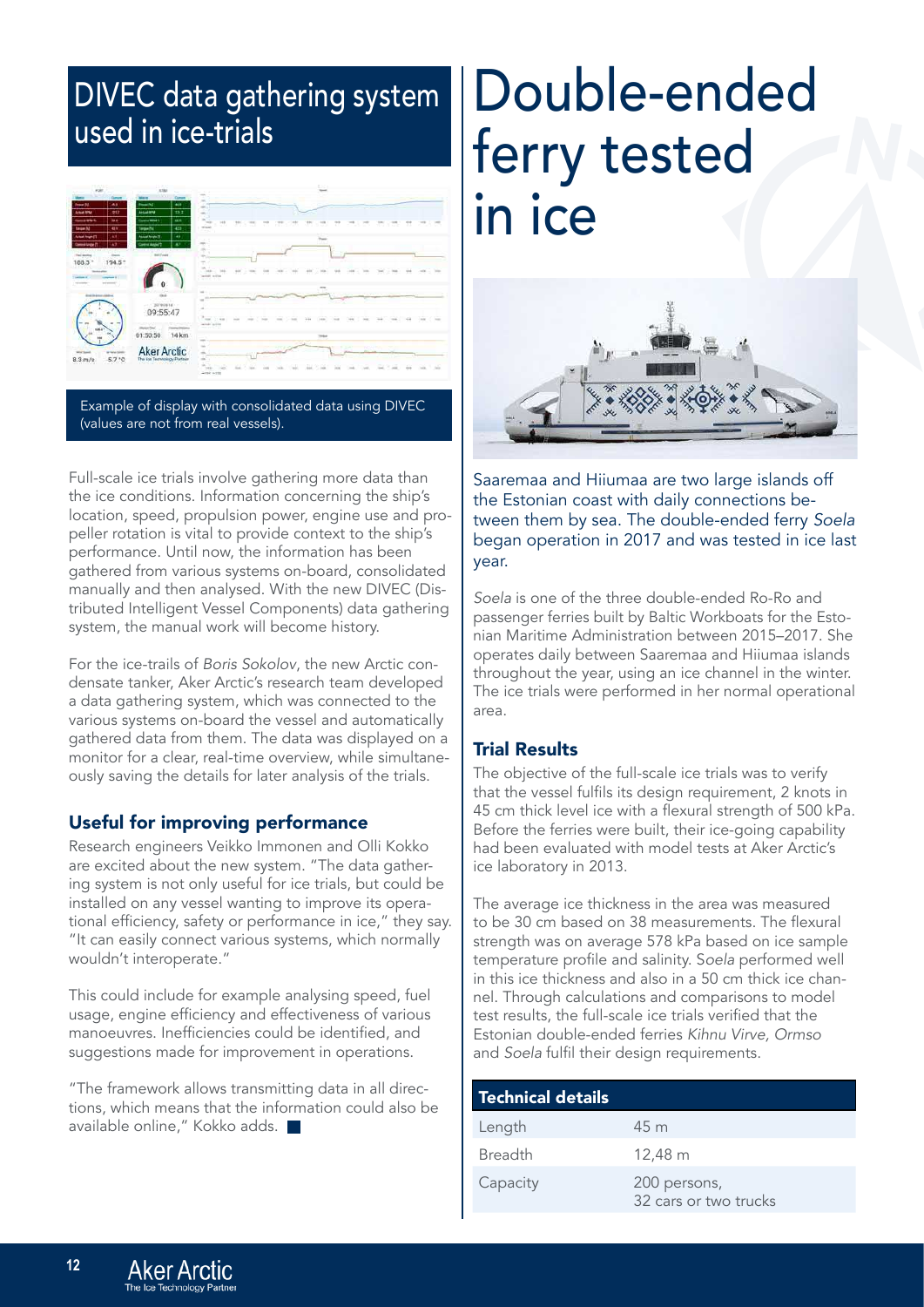# Full-scale tests for Swedish ferry



Yxlan is a commuter ferry in the Swedish archipelago.

On the shores of Stockholm, the capital of Sweden, lies a network of islands where people live year-round. Instead of taking the bus to work or school, the inhabitants jump on a ferry which transports them to the mainland, regardless of season or weather.

There are several ferries commuting in the Stockholm archipelago year-round as part of the public transport system. Last year, a new ferry named *Yxlan* was built by Baltic Workboats in Estonia and joined the Waxholmsbolaget fleet in Sweden.

### Testing in ice

Aker Arctic performed the ice model tests for *Yxlan* two years ago to support the design work. The full-scale ice trials were performed this spring, confirming the design target of 2 knots speed in 25 cm thick level ice.

The main focus of the ice trials was to conduct tests in level ice.

"The ice outside Stockholm was not thick enough for the test, therefore the location chosen for the test was in the Ångerman River, about 500 km north," says Topi Leiviskä, Head of Research and Testing.

### Measurement methods

Ice thickness was measured by drilling holes into the ice along the ship track and measuring the thickness with an L-shaped rod. Altogether 47 measurements were done which had an average ice thickness of 38 cm.

Flexural strength was defined using the three-point bending method. For this method, 500 mm long ice beams were cut out from the ice with a chain saw. The beams were then shaped to have a final thickness of 50 to 70 mm. A purpose-built device was then used to load the ice beams and the breaking force was measured. A total of nine measurements were made with an average flexural strength of 406 kPa.

"The easier method of measuring flexural strength is using the water's salinity and temperature," Development Engineer Jukka-Pekka Sallinen explains. "However, river water has no salinity, therefore the more complex method needed to be used."

The ice measurements were then converted to reflect sea ice conditions and used to analyse the results from the full-scale tests.

"The results showed that the vessel clearly surpassed the design targets, reaching double the speed in 25 cm level ice," adds Leiviskä.

The client and the owner also performed operational tests during the same trials.

| <b>Technical details</b> |                 |
|--------------------------|-----------------|
| Length                   | 27 <sub>m</sub> |
| <b>Breadth</b>           | 8 <sub>m</sub>  |
| Capacity                 | 150 persons     |



Ice thickness was measured by drilling holes into the ice along the ship track and measuring the thickness with an L-shaped rod.